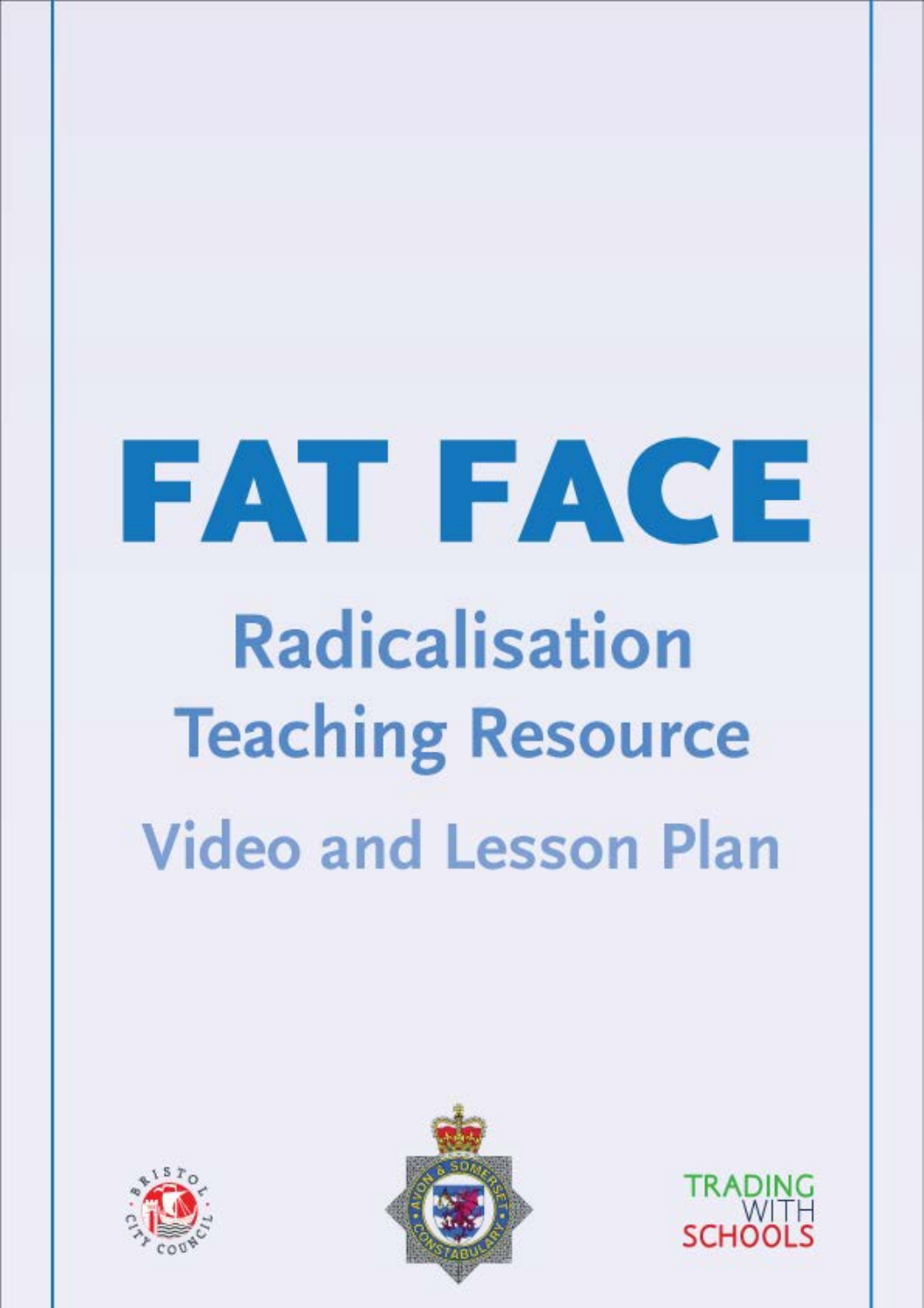# **Fat Face**

### **Lesson Plan**

#### **Teachers' notes**

This resource seeks to support schools in building pupils' understanding of these issues and building resilience to the methods and processes of radicalisation. Schools have a duty to ensure pupils are aware of the risks associated with extremism. This resource is a stand-alone unit, allowing schools to decide which year group to use it with, but it should be taught within a planned PSHE programme. We would recommend that it is used with Year 6 and above, as this should provide the broader protective learning pupils need, supported by the wider curriculum and set within a positive school environment.

The aim of this lesson pack is to demonstrate how people, including children, can be exposed to extremist influences or prejudiced views at an early age from a variety of sources. Education plays a huge role in potentially being able to minimise the risks associated with young people, building pupil's resilience to recognise and manage risk themselves where appropriate to their age and ability and to help children develop as critical thinkers and engage in informed debate. Schools can provide opportunities for the myths and misinformation used to radicalise young people to be discussed and constructively challenged in a safe setting.

These guidance notes accompany a PowerPoint presentation and a short film called 'Fat Face'. The focus throughout the lesson is on extremism of all kinds including; far right, far left, animal rights, religious and environmental groups and many more. Teachers are urged to ensure they are familiar with all the material before the lesson and to be flexible to adapt their teaching approach, as appropriate, to address specific issues so as to become more relevant to the current issues of extremism and radicalisation. It is important that teachers are well prepared to deal with issues arising from the sessions.

#### **A safe learning environment** *(Slide 2)*

As with PSHE lessons it is essential to establish or reinforce ground rules for discussions. A safe learning environment helps pupils feel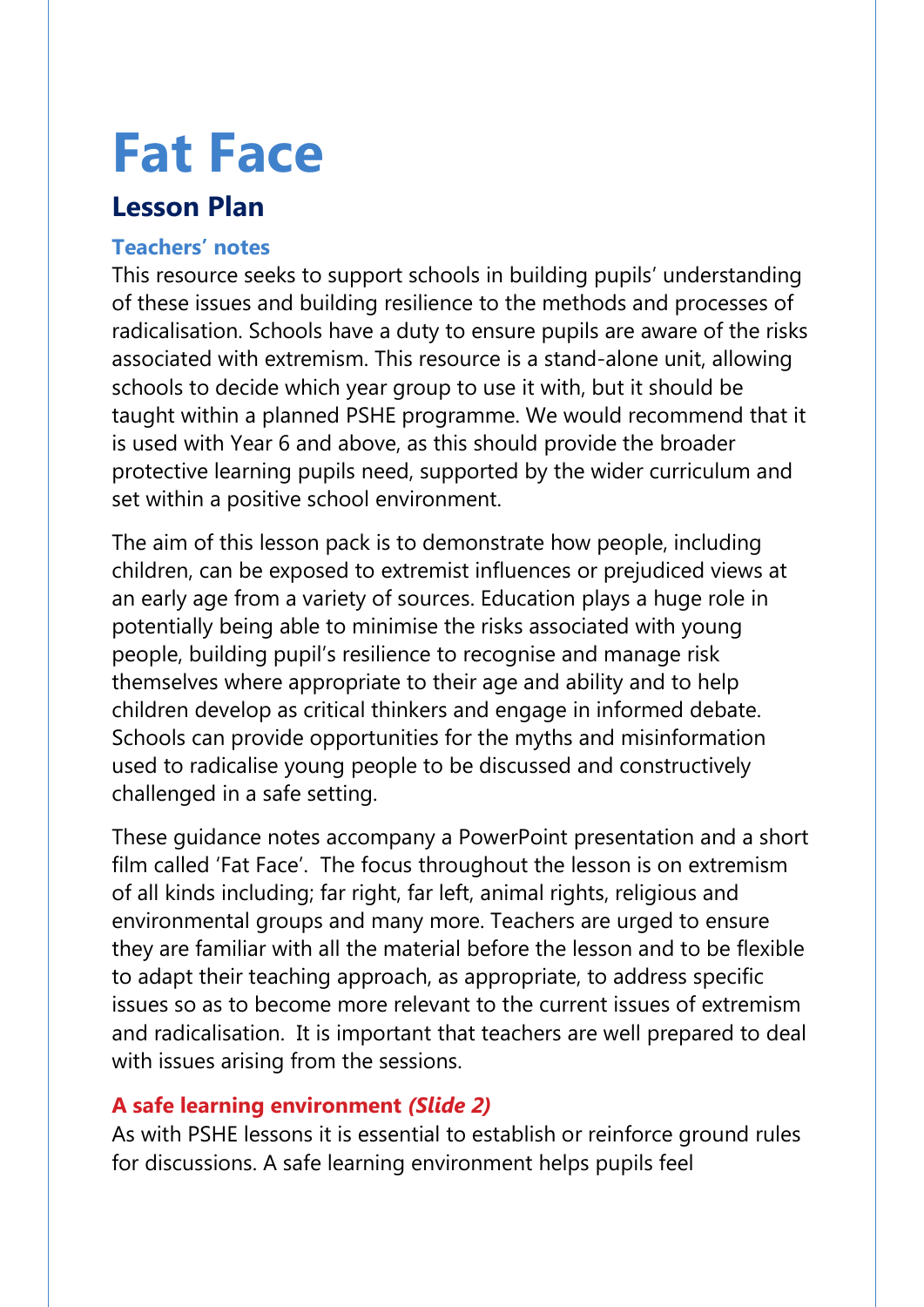comfortable with sharing their ideas and will help teachers to manage discussions on sensitive issues confidently. These lessons require pupils to reflect on the language they use and to be particularly respectful of others' contribution to enable positive discussion. It is good practice for teachers to work with pupils to establish ground rules about how they behave towards each other.

#### **Examples of ground rules:**

- Listen carefully; do not interrupt even when you are excited to respond
- Let one person talk at a time
- Everyone has a right to be heard and respected
- Use language that won't offend or upset others
- Comment on what was said not the person who said it

#### **Aims**

By the end of these lessons children will:

- understand the meaning of the words, extremism, terrorism and radicalisation
- have more of an understanding about how people become terrorists
- be aware of some of the danger signs that might show if someone is at risk of becoming a terrorist
- be able to recognise and protect themselves from extremism and radicalisation, through raising awareness of the process of radicalisation and the consequences of extremism
- know what to do if they are worried about something or someone they know developing extreme beliefs or behaviours, or are at risk of radicalisation.

It is important to remember that knowledge alone is not enough and this should be complemented by the whole PSHE education and the development of skills and attributes young people need to manage their lives, keeping themselves and others safe and healthy.

Throughout these lessons you will encounter words/themes/topics that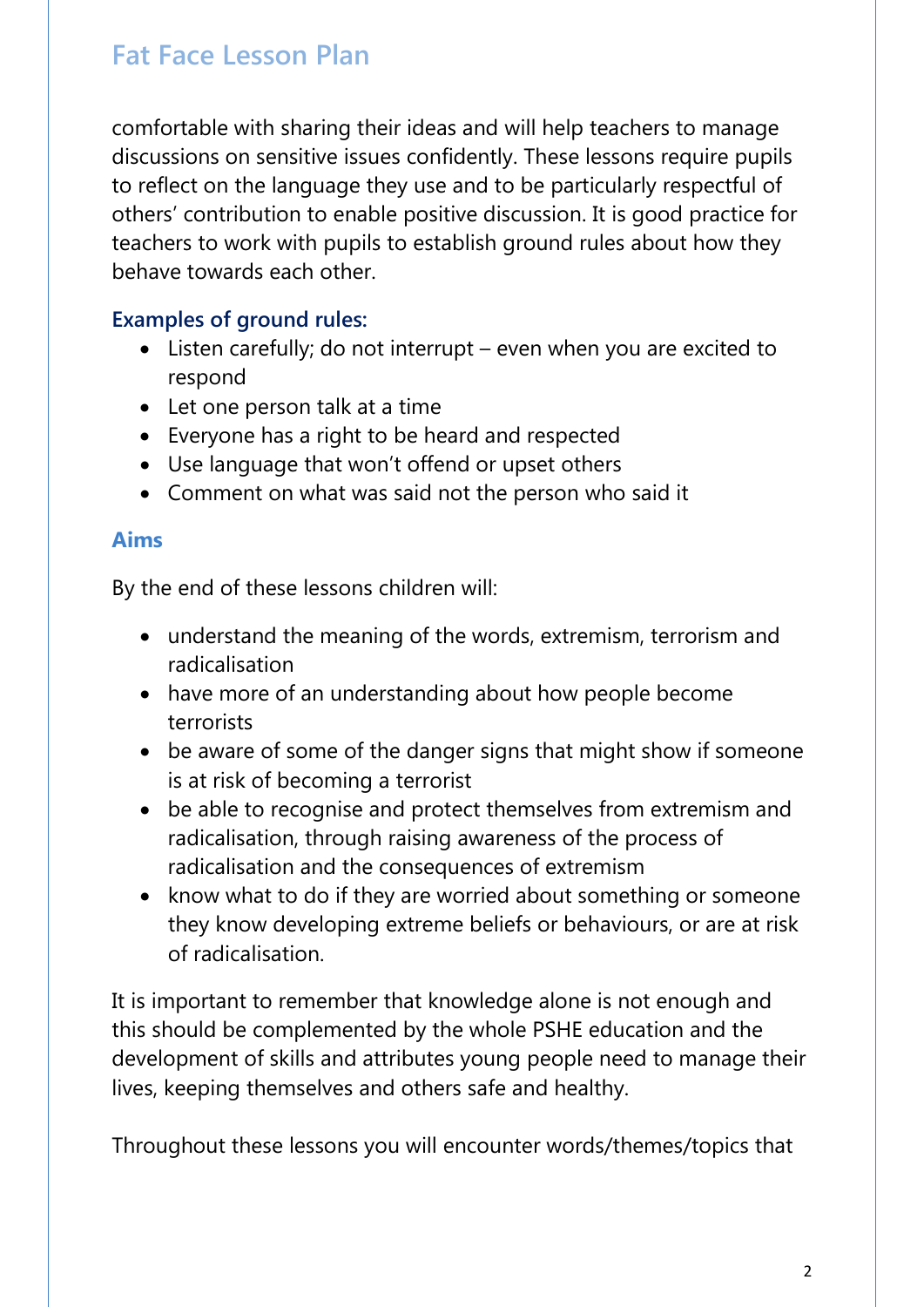can make links with other curriculum areas and you may wish to continue to explore these in:

- PSHE
- History
- English
- RE

Explain to the children that today's session introduces the concepts of extremism, terrorism and radicalisation which we will explore over the next few lessons.

#### **Definitions** *(Slides 3 & 4 & 5*

#### **Extremism**

The Home Office defines extremism as:

'Vocal or active opposition to fundamental British Values, including democracy, the rule of law, individual liberty and mutual respect and tolerance of different faiths and beliefs'. *(Revised Prevent Duty Guidance for England and Wales (originally issued on 12th March 2015 and revised on 16th July 2015, paragraph 7).*

#### **Simplified definition**

Any group of people who share any extreme (very strong) views or beliefs on any subject e.g. could be a political group (very strong views about how the country should be run or organised), religious groups, animal rights groups, environmental groups and many more. These ideas or beliefs will usually be far outside what most people think of as acceptable and can be offensive. They will also often express hatred towards anyone who doesn't agree with their ideas.

#### **Radicalisation** refers to:

The process by which a person comes to support terrorism and extremist ideologies associated with terrorist groups. *(Revised Prevent Duty Guidance for England and Wales, issued on 12th March 2015 and revised on 16th July 2015, definition).*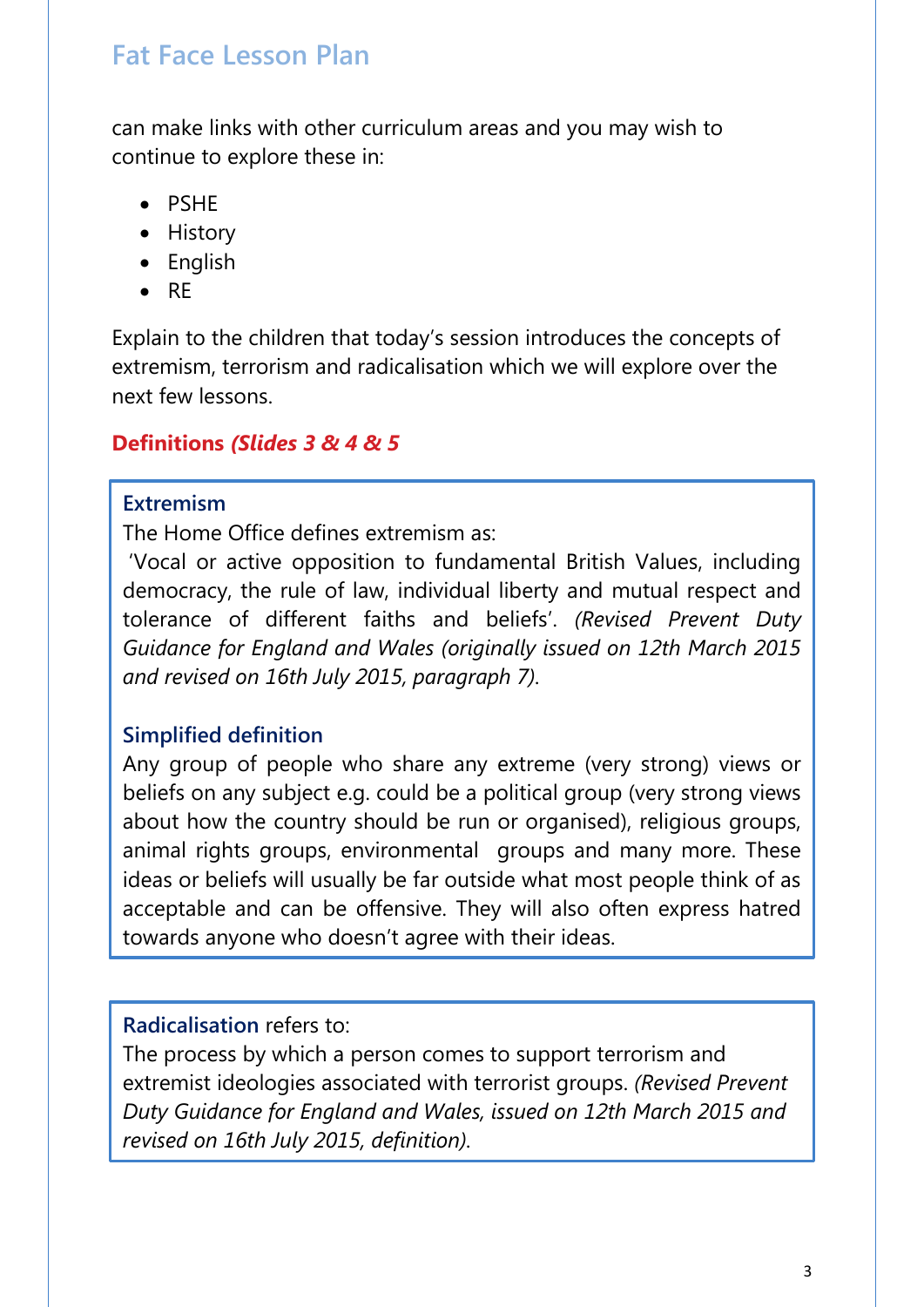**Terrorism** is defined as:

An action that endangers or causes serious violence to a person/people; causes serious damage to property; or seriously interferes with or disrupts an electronic system. The use or threat must be designed to influence the government or to intimidate the public and is made for the purpose of advancing political, religious or ideological cause *(Section 1 of the Terrorism Act 2000).*

#### **Terrorist group/organisation**

These groups come together by using people with extreme views (extremists) and encouraging them to act outside the law, use violence and other acts to try and force other people to take on views. Not all extremists become terrorists, some remain peaceful but there is a real risk.

#### **Propaganda**

In general, a message designed to persuade its intended audience to think and behave in a certain manner, thus advertising is commercial propaganda. In specific, institutionalized and systematic spreading of information and/or disinformation, usually to promote a narrow political or religious viewpoint. Propaganda acquired negative connotations in the 20th century when totalitarian regimes (principally Nazi Germany) used every means to distort facts and spread total falsehoods.

#### **Simplified Definition**

When extremists groups share their views online (videos/social media) or by other methods trying to get people to see their point of view and believe what they believe and join them.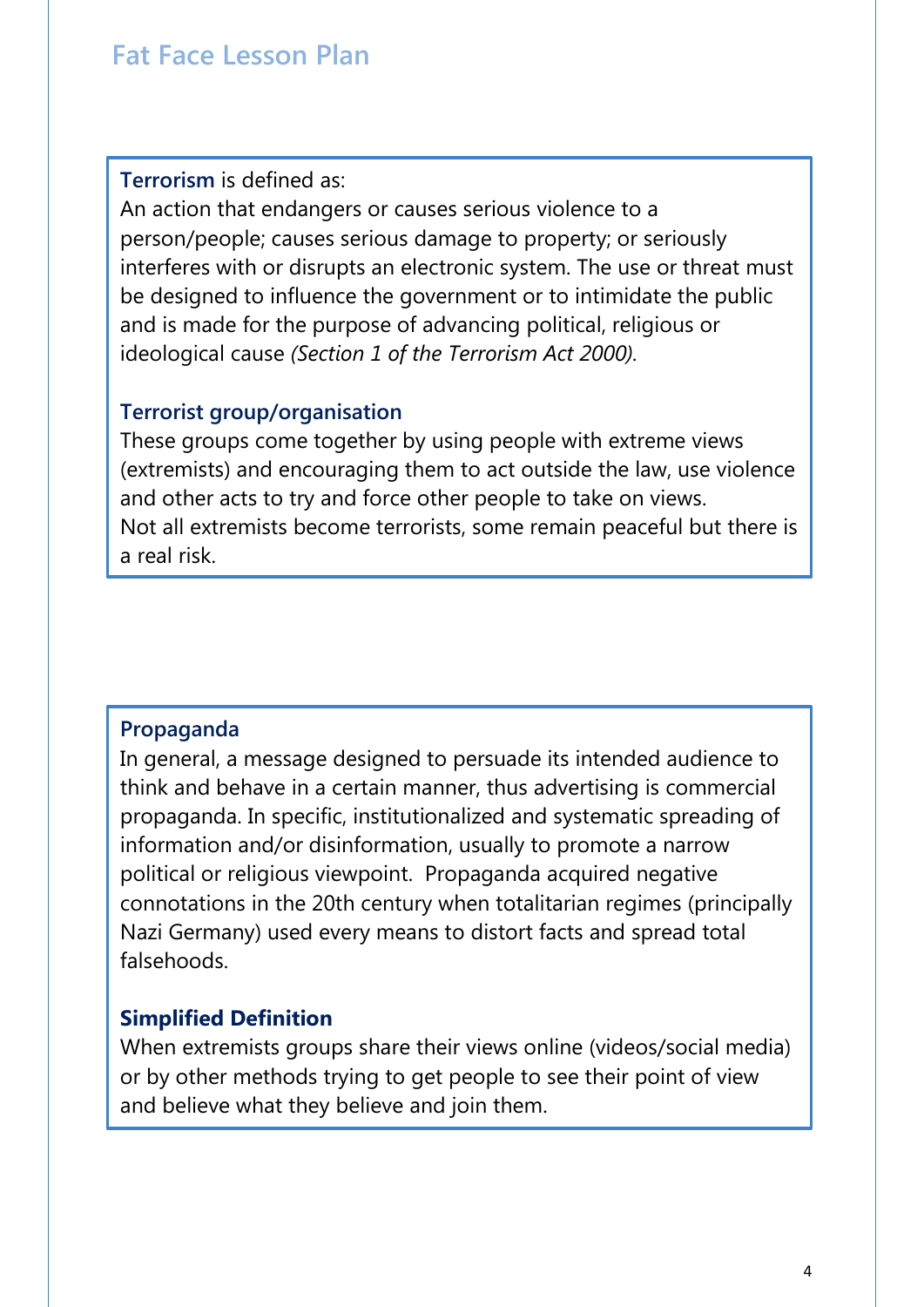#### **Section 1: Understanding extremism** *(Slide 4)*

#### **Aim**

- To understand what is meant by the term 'extremism'
- To explain some of the reasons why people might hold extremist views
- To discuss cases of extremism

#### **Definition of extremism**

- The holding of extreme political or religious views
- Also refer to definitions provided
- Could be far right groups such as the English Defence League, animal rights extremism, environmental extremism, Ku Klux Klan and the IRA

#### **Potential link with history: Extremism in history**

Here it is worth considering the context of the war, as many schools study this in Year 6. Remind children of the context of the war and encourage them to reflect on this from both sides.

#### **Suggested activity**

Give the children some cards with potential reasons for the first and/or second world war. Ask them to sort these into a diamond 9. What were the most compelling reasons? Why? How does this differ between the German or British (or add other nations) perspective? For supportive ideas, see the National Archives:

[http://www.nationalarchives.gov.uk/education/greatwar/g2/backgroundc](http://www.nationalarchives.gov.uk/education/greatwar/g2/backgroundcs1.htm) [s1.htm](http://www.nationalarchives.gov.uk/education/greatwar/g2/backgroundcs1.htm)

It is important to understand that extremist groups can be groups of people that directly know each other, or live close together, especially if it is to do with a local issue: e.g. something affecting the environment. **Or**

They can be a group that exists across the world, share ideas and their beliefs online and where you agree with their ideas, you might not even be aware you are part of an extremist group of people. When extremist groups share their views online with videos or social media or by other methods trying to get people to see their point of view and believe what they believe and join them, this is called *propaganda.*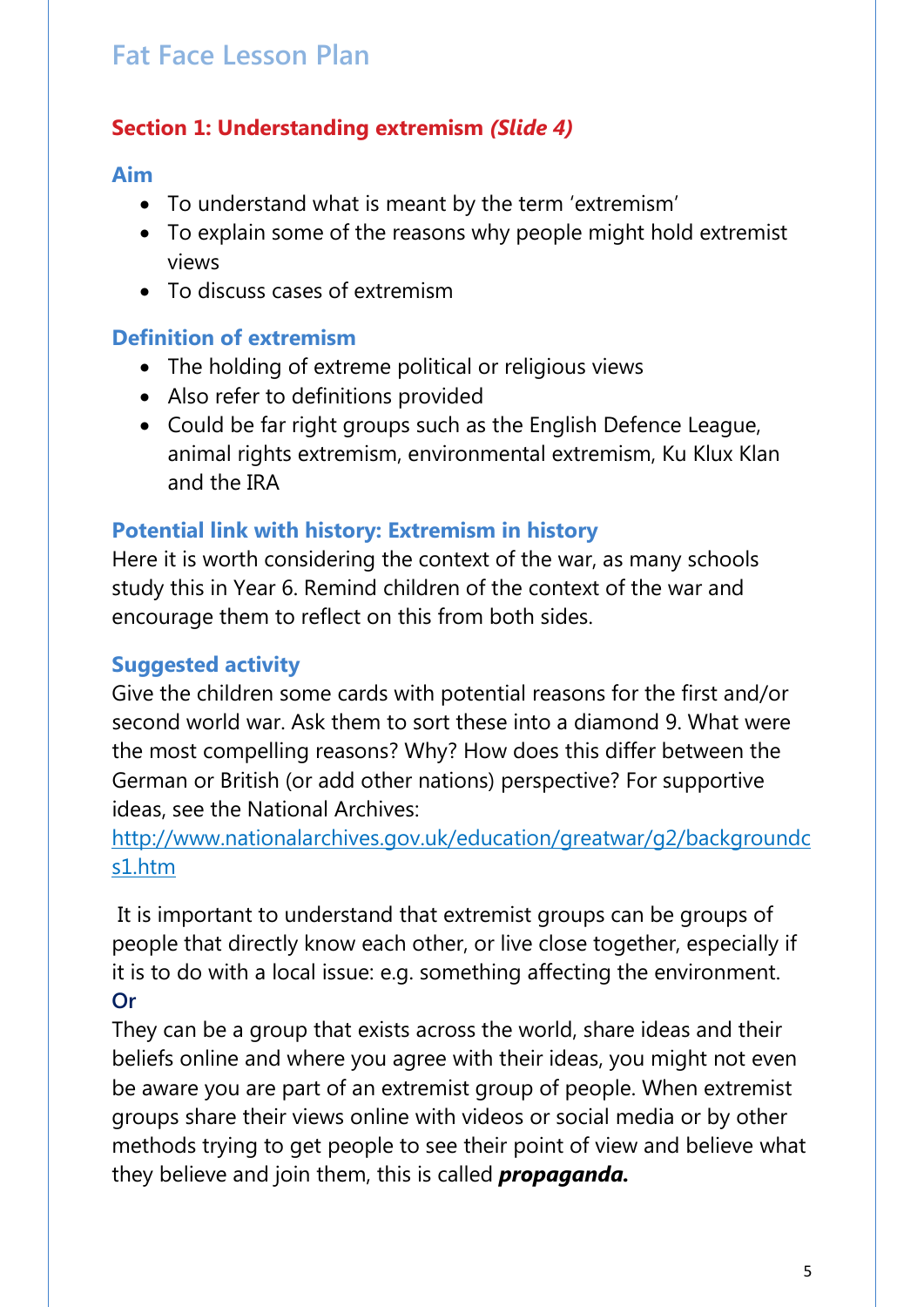#### **Link to History/English curriculum**

Again it is useful to consider the use of propaganda in encouraging people to join the war effort. Children could be given propaganda images and ask to sort them by intended audience and to explain the underlying image. If time, in groups, the children could design their own. For an example of war time British propaganda see: <http://www.nationalarchives.gov.uk/theartofwar/prop/>

The Imperial War museum has examples of German propaganda [http://www.iwm.org.uk/history/11-incredible-german-first-world-war](http://www.iwm.org.uk/history/11-incredible-german-first-world-war-posters)[posters](http://www.iwm.org.uk/history/11-incredible-german-first-world-war-posters)

If time, the British and German perspectives could be compared and contrasted.

We will all have our own views based on our personalities, the things we feel are important to us. These can be affected by many things like how we are raised and our life experiences. What we have to understand is that whilst it is ok to have our personal views, we have to be respectful of others; everyone is entitled to make their own choices about their lives/beliefs so long as we live within the law and do not harm others.

We also need to understand that if we allow ourselves to develop extreme views on a particular subject (far outside what most people think of as acceptable), we are more at risk of being 'pulled' into risky behaviour.

#### **Terrorism** *(Slide 5)*

The unlawful use of violence and intimidation to bring about political or social change

#### **What is the difference between extremism and Terrorism?** *(Slide 6)*

Terrorist groups come together by using people with extreme views (extremists) and encouraging them to act outside the law, use violence and other acts to try and force other people to take on their views.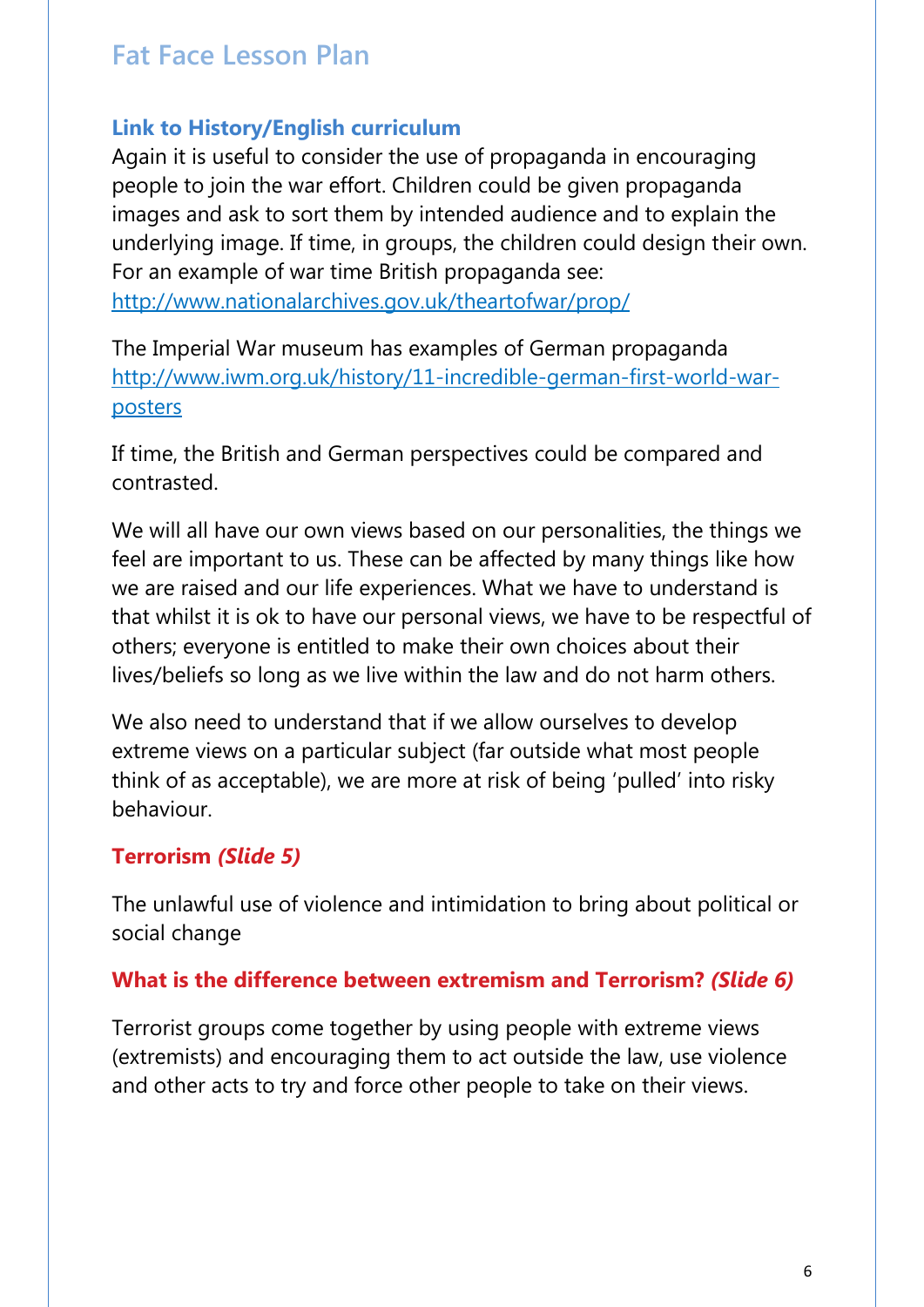#### **Radicalisation** *(Slide 7)*

It is important to understand that if someone wants to make you become a terrorist, they don't just come along and ask you to join their terrorist group and tell you what to do. They are much more 'clever' and shrewd than that, they will disguise it, pretend to be something else, and trick you. They use very clever methods, to pick their targets and manipulate their minds, and you may not even realise that this is what they are doing to you if it happens.

This is called grooming for terrorism or radicalisation.

#### **Understanding of key words** *(Slide 8)*

#### **1. Manipulate**

If someone manipulates you this means they make you do or think something they want you to do or think – usually in such a way you actually believe it was your choice or idea.

**For example** if you had chocolate biscuits in your lunch box for school and I was a friend of yours and I wanted one, I might say things like – "Oh you are so lucky," "I'm not allowed chocolate, I never get given anything nice in my lunchbox!". This might make you offer me one of your chocolate biscuits. It might feel like it was your choice to offer it, but was it? Have you been manipulated by your friend?

Discuss answers to these questions in groups then feedback to the whole class.

Give the children a scenario to discuss with a partner about how they would go about manipulating someone to get what they want.

#### **2. Vulnerable**

There are lots of things that make people vulnerable – if you look up the definition examples include:

– Exposed to the possibility of being attacked or harmed, either physically or emotionally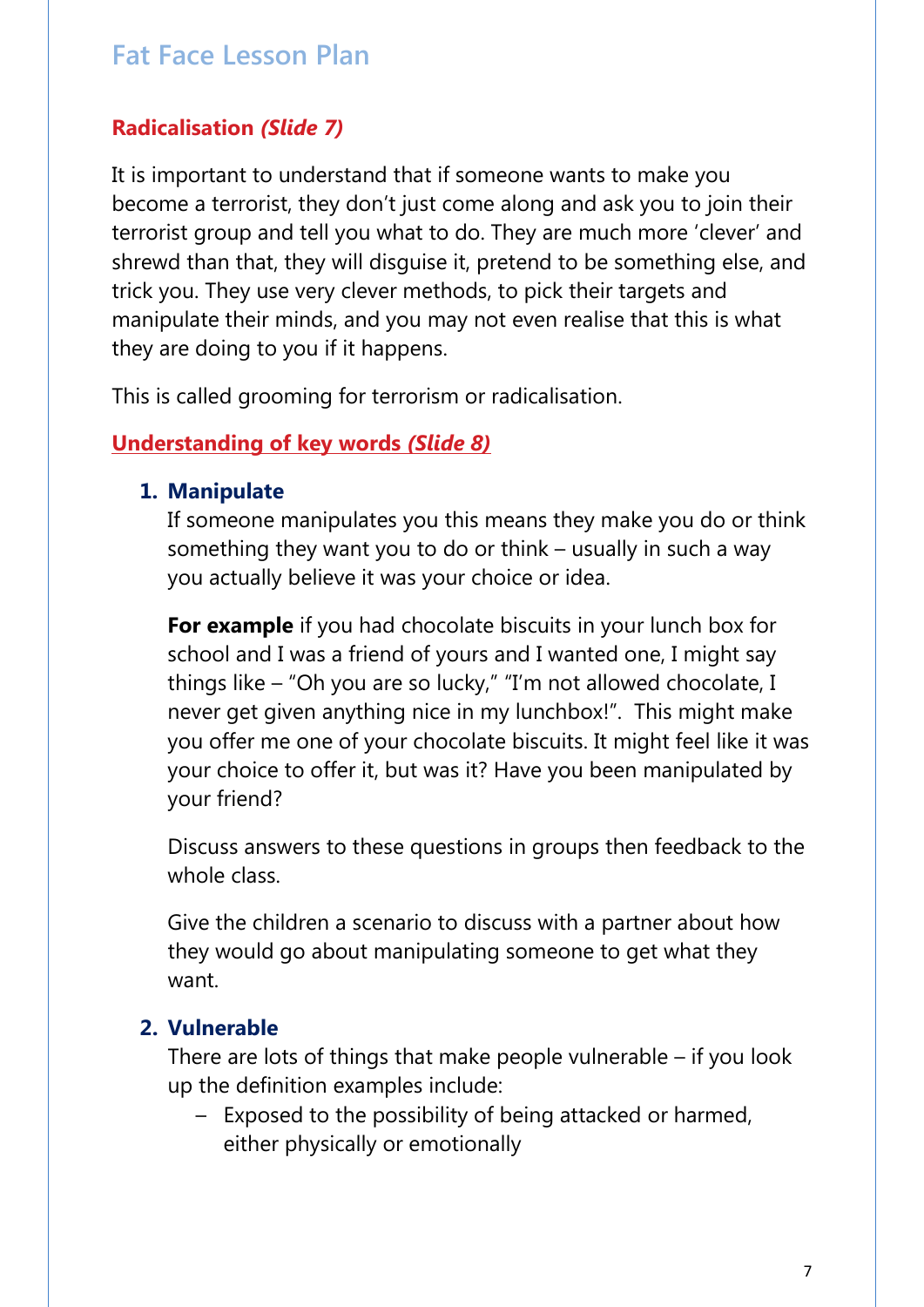- In need of special care, support or protection because of age, disability, or risk of abuse or neglect
- Able to be easily physically, emotionally or mentally hurt, influenced or attacked

#### **3. Disguise**

Disguise is about making something appear to be something else. **Example**, if you wanted to start a new basketball club at school and were having trouble getting people to join your club, you might decide to try and disguise it a bit. You might approach all the children at the Netball club who have lots of members and tell them that you are starting a new club and it's just like netball, you might say "It's just like netball and, you'll love it. You have a similar court and you have to work as a team and shoot balls through a net." You try and use the large group of children already set up in the netball club to recruit people to join your club.

#### *(Slide 9) Activity; Ask the children are they the same? Explore some of the differences*

Netball is nothing like Basketball, the rules are very different, in one you can run with the ball by bouncing it, in the other you can't, in one you shoot the ball straight into the net and there is no board behind the net, in the other it has to hit a board behind the net- they are different sports with different rules

#### *(Slide 10)*

This is a bit like what happened with the so called Islamic State or ISIS or DAESH.

#### *(Slide 11)*

They set up an extremist group with their own completely different extreme idea and they linked their ideas to ISLAM, but in reality they are nothing like the true Islam which is a peaceful faith and the people who follow this are horrified about the things that this terrorist group do.

ISLAM is the religion that Muslims follow. True Muslims would never do the awful things that the so called Islamic state(ISIS) do.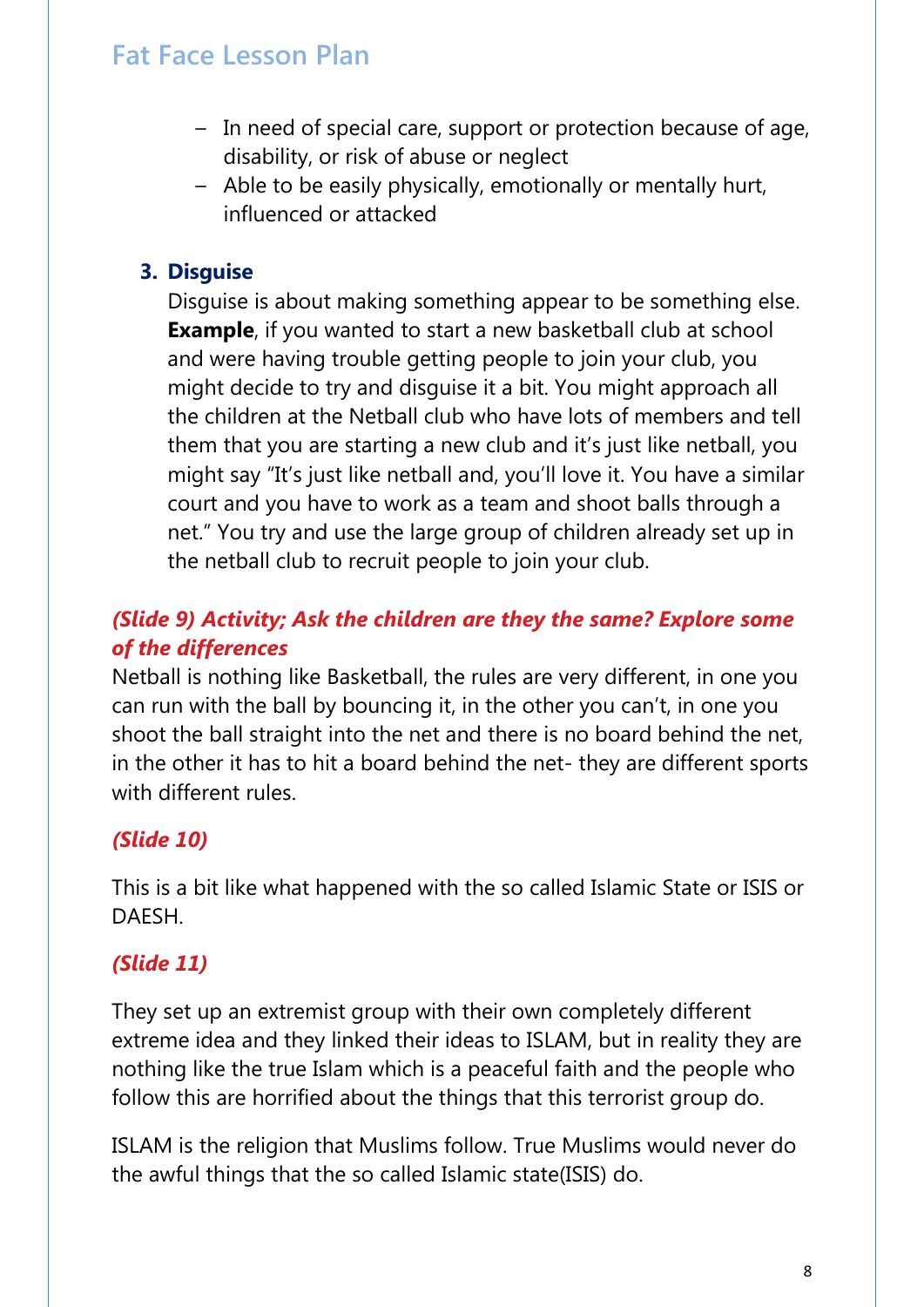They decided to pretend their group was based on ISLAM and cleverly use this to trick some vulnerable people into believing this and joining their group.

This is very sad for Muslims and people that follow ISLAM. Many have suffered from people who don't understand they have nothing to do with the so called Islamic State (ISIS).

Useful resources might be an assembly by a local Imam or invite the Bristol Muslim Cultural society in to present an assembly on 'What is Islam?'

#### **Radicalisation** *(Slide 12)*

Grooming people for terrorism or radicalisation.

Radicalisation is a process someone goes through to turn them into terrorists, making them have extreme views of a particular subject. Adjusting how they think and see things so that they are prepared to do risky and dangerous acts to try and get other people to agree with their extreme views or ideas.

The most dangerous people and 'truly' evil people in a terrorist group are the organisers. They won't do the terrorist acts themselves, they won't risk going to prison or getting injured or worse dying.

They will use 'clever' ways to get other people/children – often completely innocent people to do unlawful acts for them.

So in some ways the people that we see and hear about on the news that have done awful things – terrorist acts (use most recent examples) are victims themselves, who have been used and tricked by terrorist organisers, using clever methods including social media.

These organisers will often have people and methods for grooming people to become terrorists

**Stages of grooming for terrorism** – radicalisation diagram **(Slide 13)**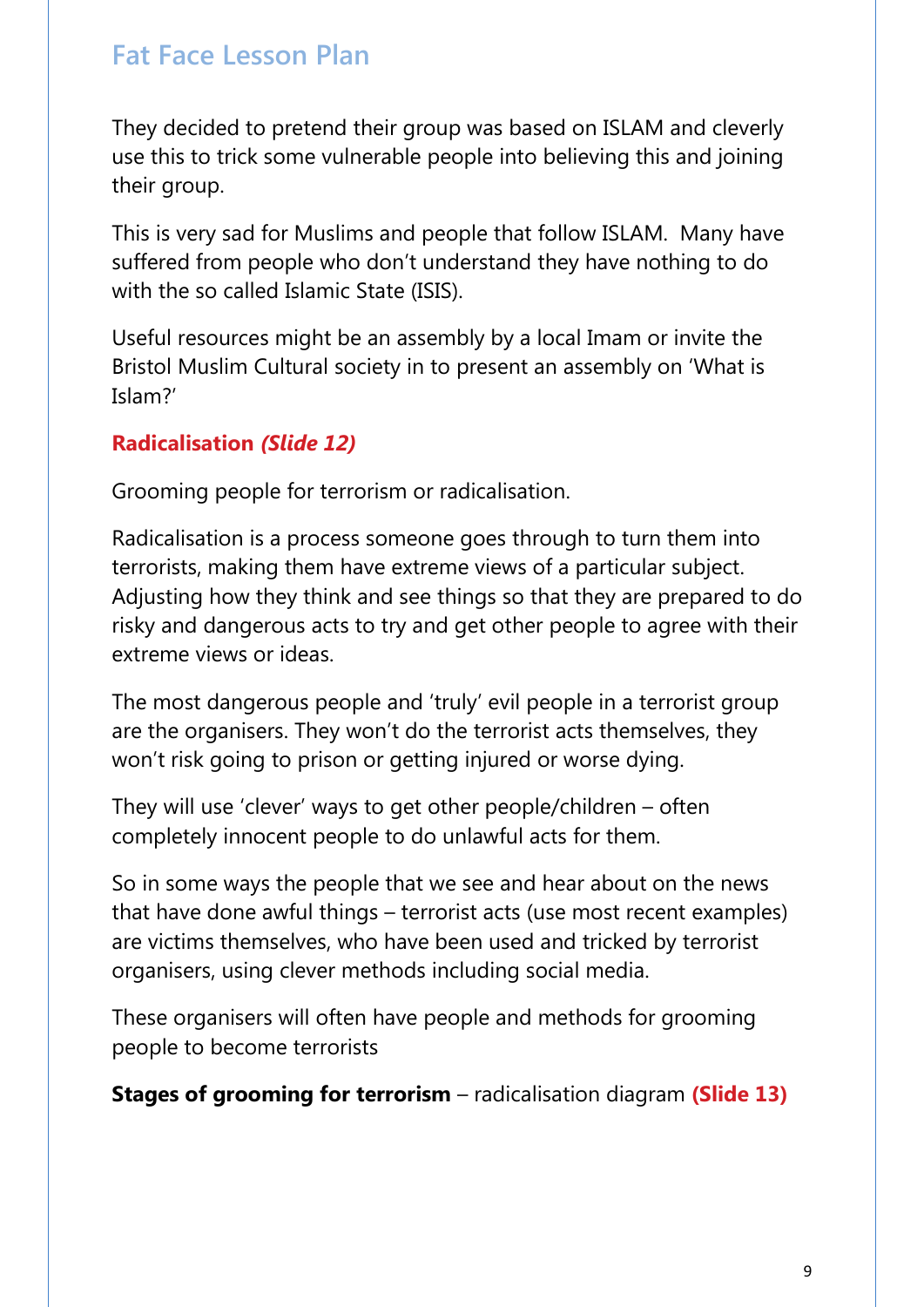#### **Section 2 - FATFACE**

Play the FILM using the following link:

[www.vimeo.com/202407525](http://www.vimeo.com/202407525) and use the password 'toler8'

#### **Teacher Notes**

#### **Play Sunday** *(Slide 16)*

Invite the pupils to say briefly what they think of Johnny and how he comes across?

Prompts:

- His personality confident, happy etc.
- How does he view himself? thinks he's pretty cool
- His use of language 'peng, bae'. What does this tell us about him? Do we think he may be trying too hard to be cool? Sometimes we think we are something we are not.
- Where is he?
- Should he have his phone in his room at bedtime?

#### **Play Monday** *(Slide 17)*

Using the flowchart on radicalisation, consider the stages of grooming. Is this Stage 1?

- What do we know about Johnny?

Prompts:

- Breakfast?
- What was his mum doing?
- What was his home life like? Mum and dad arguing
- Was his father there? What had happened with his father's job?
- Were his dad's views racist? What types of things was he saying? Do we think this was accurate information?
- Mention Uncle Jez and how he fought in the army
- What do you think about Lucy? How does he see Lucy?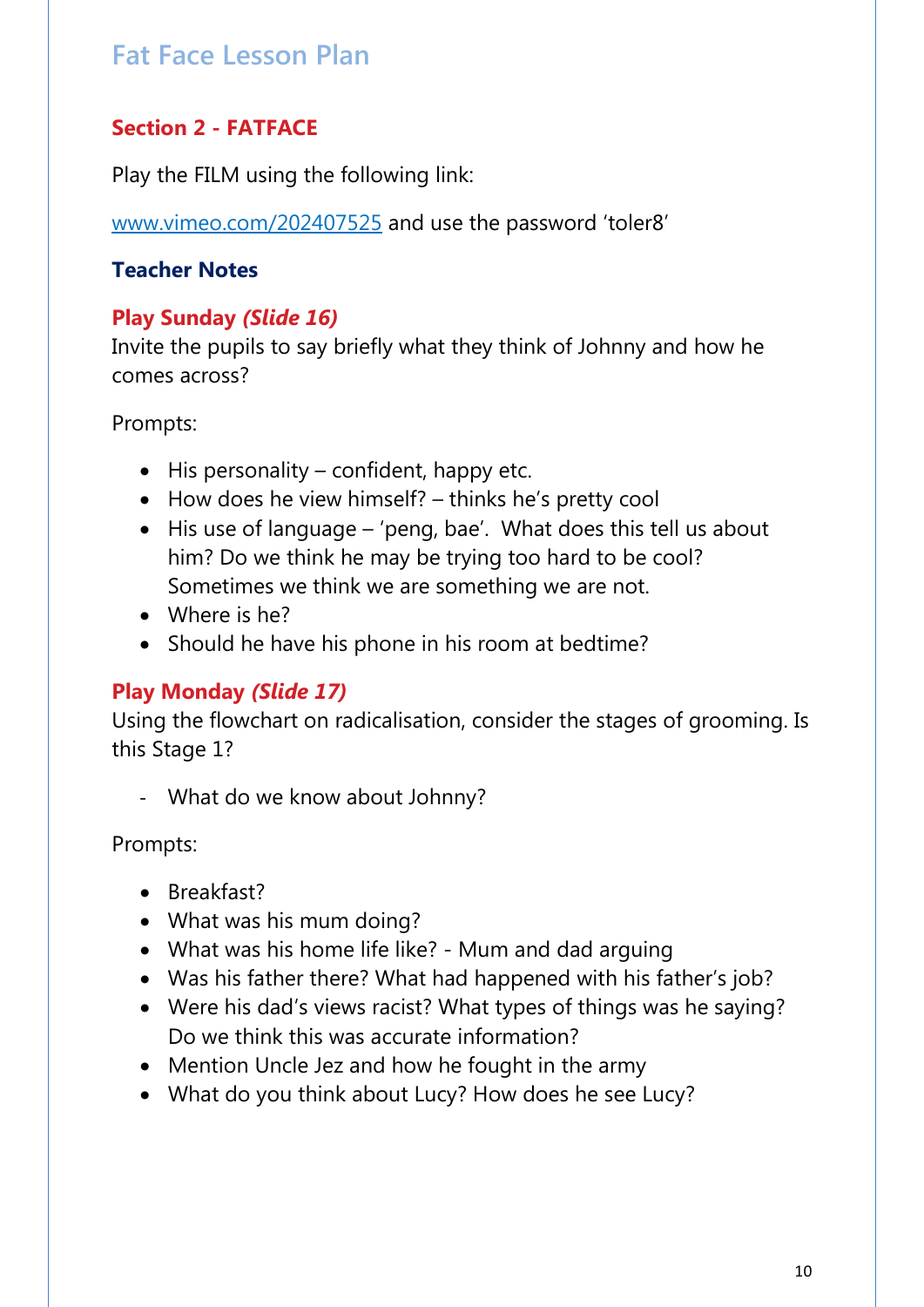#### *(Slide 18)*

Dad gave him some information that was inaccurate and he went to explore it further and he accessed some more information online. Include E-safety/social media and the importance of accuracy of information.

Would Johnny have searched this online if it wasn't for his dad?

Aim to bring out the fact, life is quite hard at home and all the issues previously discussed. Lucy is the one good thing for him and a positive in his life.

Reflect here on vulnerability and how when you are unhappy and don't have support, you are more likely to make the wrong choices and seek support from the wrong kind of people.

It may be worth asking the children to reflect on a time when they might have been vulnerable – e.g starting a new school, breaking an arm etc. Reinforce the idea that whilst some groups of people are particularly vulnerable, we are all vulnerable at some points in our lives.

Revisit the flowchart of radicalisation and consider the stage of grooming

#### **Play Tuesday** *(Slide 19)*

Discuss how he wanted to confide in Lucy but didn't feel able.

What then happens to Johnny? How does this make him feel?

Reflect on the language Johnny uses with Lucy – 'We come from the same place; – what do we think he meant by this?

Do you think the comment was influenced by his dad and what he had read online?

What does the comment indicate about Johnny's views now?

What is the response to his comment?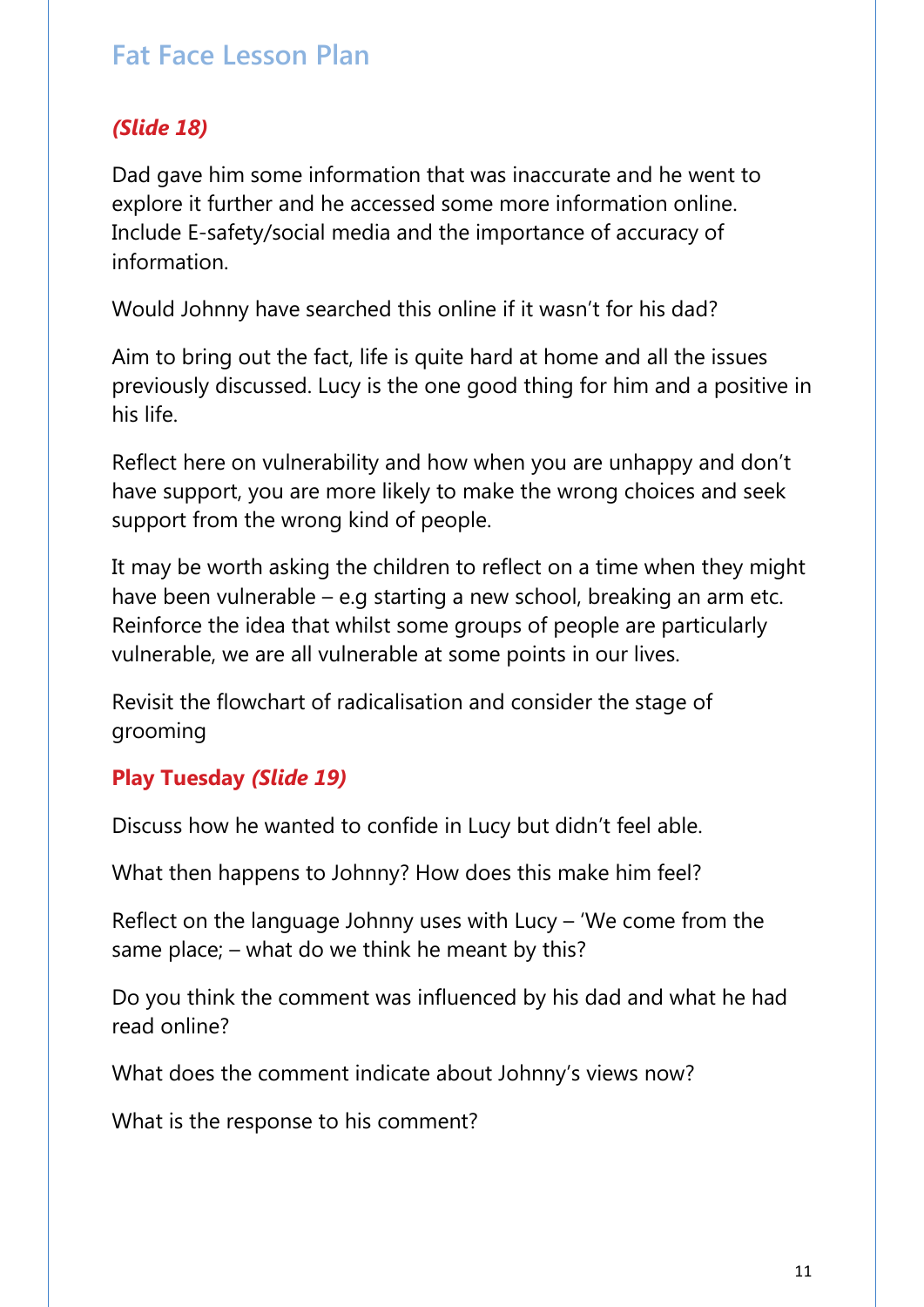How does Johnny appear now compared to when we first saw him? - Isolated, his behaviour in front of the mirror, trying to bolster his 'hard man' image, image conscious or insecure because of what the boys said and Lucy's dismissal of him.

Have his views changed? Is he expressing a racist view?

What is his mood? He was angry and he regretted what he said and pointed out that he must have been embarrassing.

Revisit the flowchart and consider stages of grooming – stage 1, stage 2.

Has he been possibly influenced by online material or people around him – stage 4?

#### **Play Wednesday** *(Slide 20)*

Explore;

Home life – mum and dad arguing at home, how his friendship with Lucy has changed

Experiencing bullying, lonely and isolated (you may wish to at this point pick up on being a victim of bullying/online bullying and what you should do at your school should this happen and the importance of talking to someone).

What might he be thinking?

What might he be watching online – what is the nature of it?

What happens? Bring out the fact he's contacted by someone, who could this be? Could it be a 'radicaliser' or someone with the same interest?

Why do you think the person would ask him to direct message him? Who do we think this could be?

Reflect here on what they would do if a message came up from someone they didn't know asking them to DM (direct message) them – bring in Esafety element of the curriculum.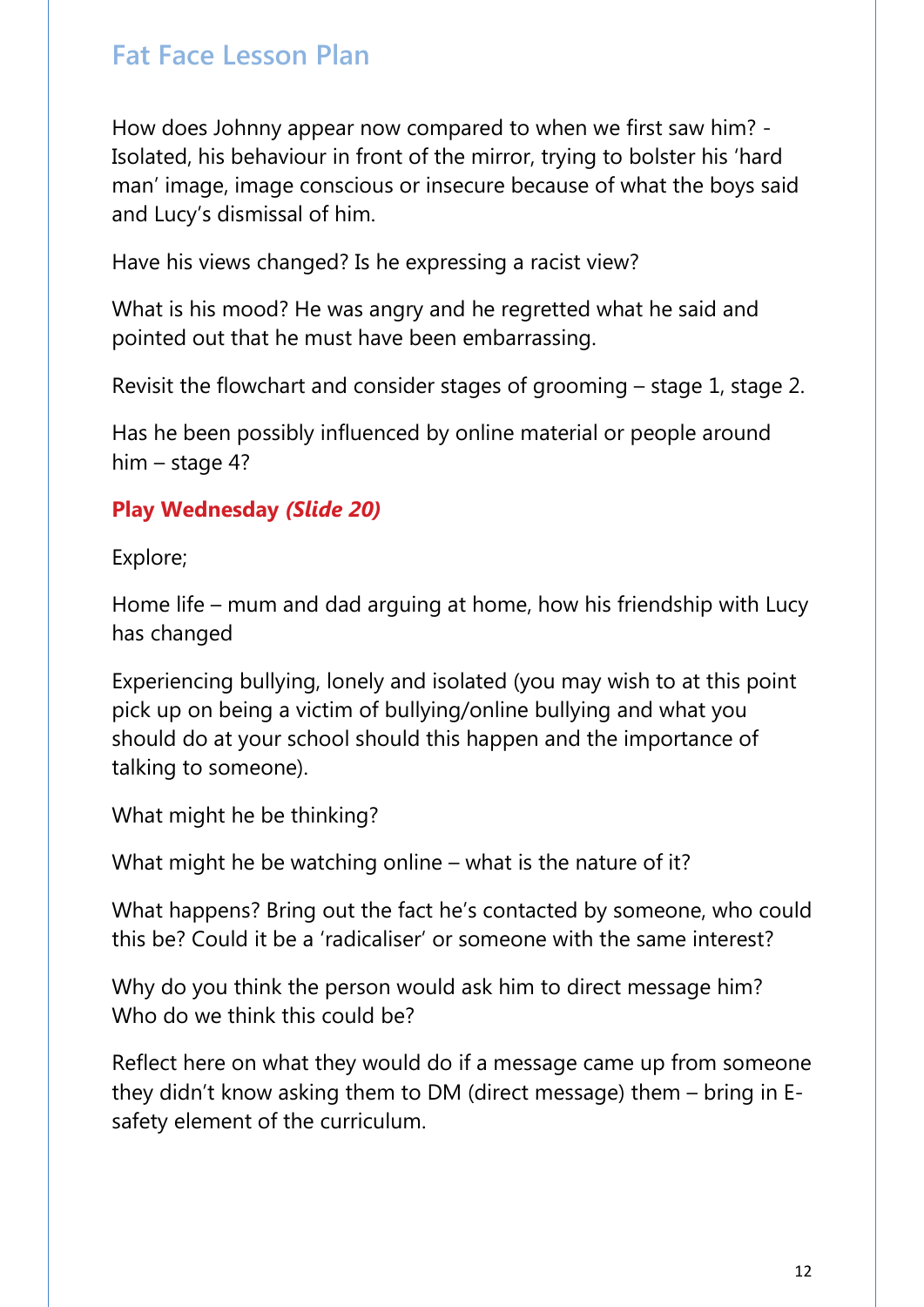#### *(Slide 21)*

Radicalisers will have certain trigger words they use to search on the internet for people who may be vulnerable, so that they can 'groom' them and trick them into getting involved in terrorism. If you search the internet or put comments on social media asking about any extremist group or show any strong views or offensive views there is a chance that you will get 'groomed'. Remember, if a radicaliser approaches you, they won't appear like a bad person when you meet them; they are more likely to come to your attention as a friend, a chance meeting of someone who understands you. They may just find out about you and arrange a situation where they happen to bump into you.

The radicaliser may not even approach you directly, they may just have programs on the internet that once you start searching for certain topics, their propaganda videos will come up and people can get radicalised just by watching these 'clever' films that pull you in and influence you to think differently. These are cleverly designed. They might make you think that what you do is a brave and courageous thing to do and they will lead you to believe that you will be admired for doing it. These videos are designed a bit like a TV advert, to make you want to do what they want you to do, to make you think it would be a great thing to do and that people will respect you for doing it.

#### *(Slide 22)*

These appear to be the sort of things that Johnny was looking at.

When he sees the footage of him on social media, what is the effect? How might watching this footage make him feel? - Worthless, isolated, vulnerable, no one likes him.

You can understand why if someone is feeling like that they might fall for the tricks of a radicaliser and something that is going to give them some status or make them feel like they belong.

Reflect on the flowchart on radicalisation (slide 17) and consider what stage of grooming – stage 1 & 2 & 3 & 4

#### **Play rest of the film** *(Slide 23)*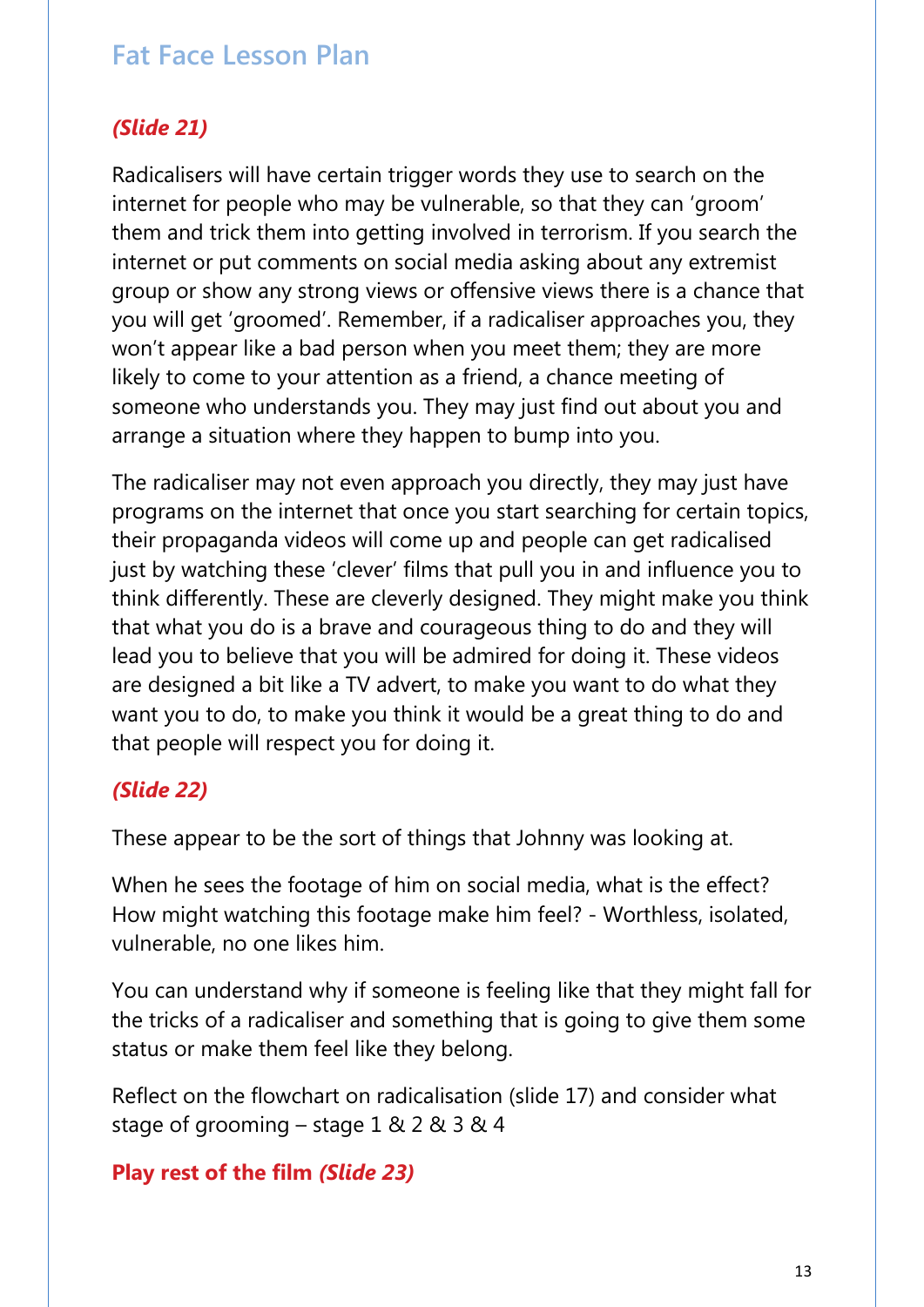What changes have you noticed with Johnny now?

What are his views?

How does he come across? – Change of image, mood.

Does it look like he really knows what he is talking about, or does it seem like he is reading from a script?

Why is he posting messages on line saying these things? He wants to belong. He has found something that makes him feel good about himself and makes him feel like some people value him.

What do you think happens next?

#### *(Slide 24)*

Options for discussion (see slide 24) – if you were one of Johnny's friends, you may have noticed him being bullied, being alone and isolated, you may have heard him making these comments that were a bit offensive/racist and you may have told a teacher – in which case he may have got some help.

Discuss other possible outcomes – e.g. Johnny uses the screwdriver to assault one of the boys who was teasing him, when one of the boys starts to chant 'fat face' again. He gets it out and is so frustrated at how he feels, he pushes into the boy hard- (this could cause serious injury, even fatality).

If this happens, Johnny will have gone from being a child without extreme or racist views to a child who has committed a hate crime or a terrorist act.

The consequences for this are huge.

How did this happen?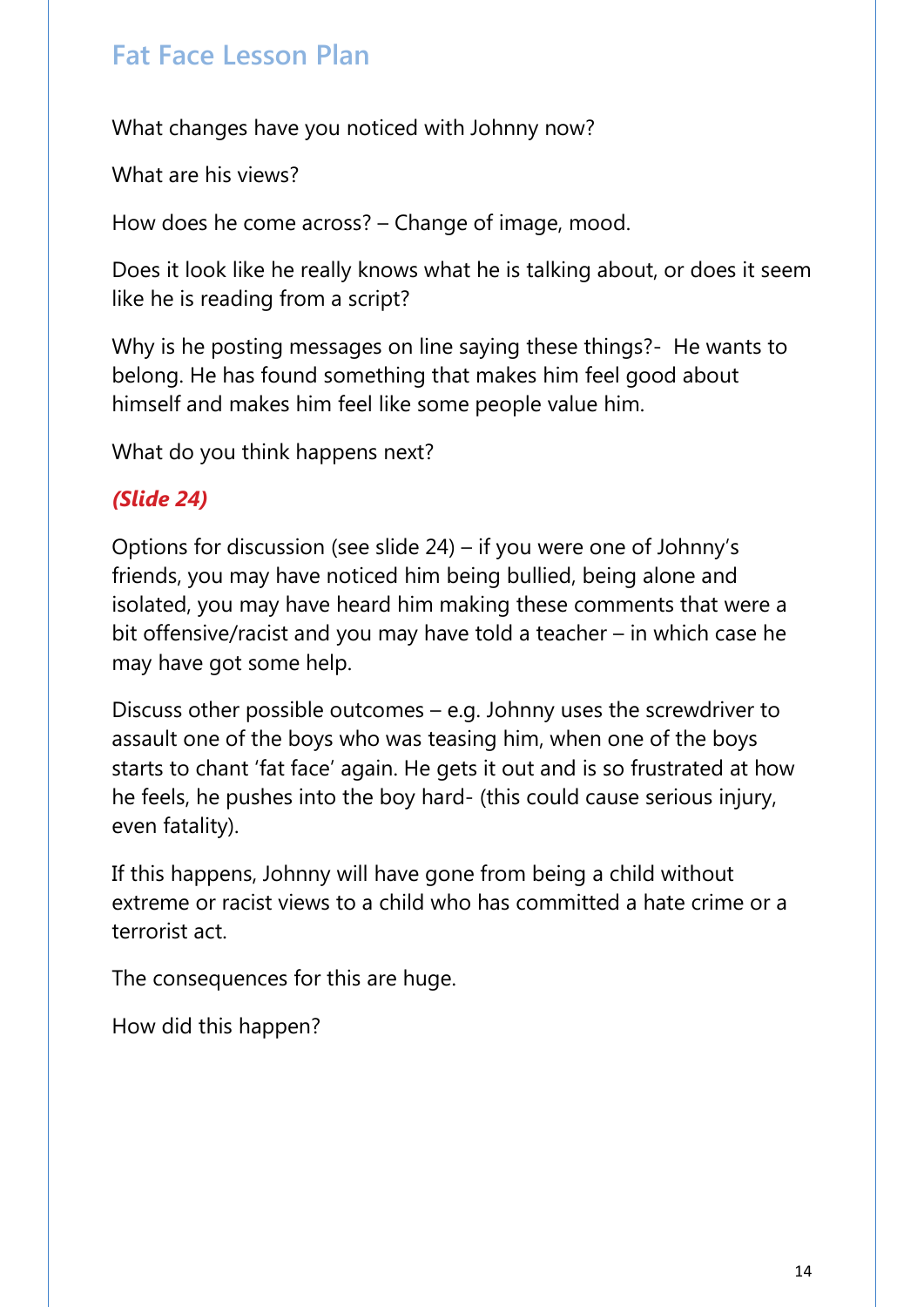#### **Consider the stages of grooming (Slide 24)**

#### **Stage 4**

Isolating from friends and people who care, tends to happen naturally as the person expresses their extreme views and people don't like this. This leads them to be confused and not understand why people don't see their point of view, they feel more alone and this is what the radicalisers want.

#### **Stage 5**

Johnny acts of his own free will when he gets the screw driver – or does he?

Is he doing this because he has been manipulated and isolated from all the good influences? He feels everyone is against him and now he believes he is defending himself and our country. You hear him say 'I'm not racist'. He has been brainwashed and doesn't even realise what he is like now, he thinks he is doing the right thing and defending his country against foreigners.

When we first saw Johnny, before he was groomed if someone had gone up to him and said, 'Go to your garden shed, get a screw driver out and stab that foreign boy at school!' Do you think he would have done it? No!

This shows us the effect of being radicalised and how he got to the point where he went to his shed and got a screwdriver out without even being asked with the intention of harming someone.

Ask the children to reflect on what they would/could do if they began to notice these subtle changes in Johnny? Also reinforce that changes in a person's character may be due to a myriad of other reasons and not just radicalisation – e.g. moving house, birth of a new baby sister or brother, parents separating etc.

#### *(Slide 25)*

It is really important if you are worried about yourself or someone you know that you speak to a teacher or an adult you trust at school. Who would you tell if you had a worry that someone was being abused or groomed for abuse like this or any kind of abuse?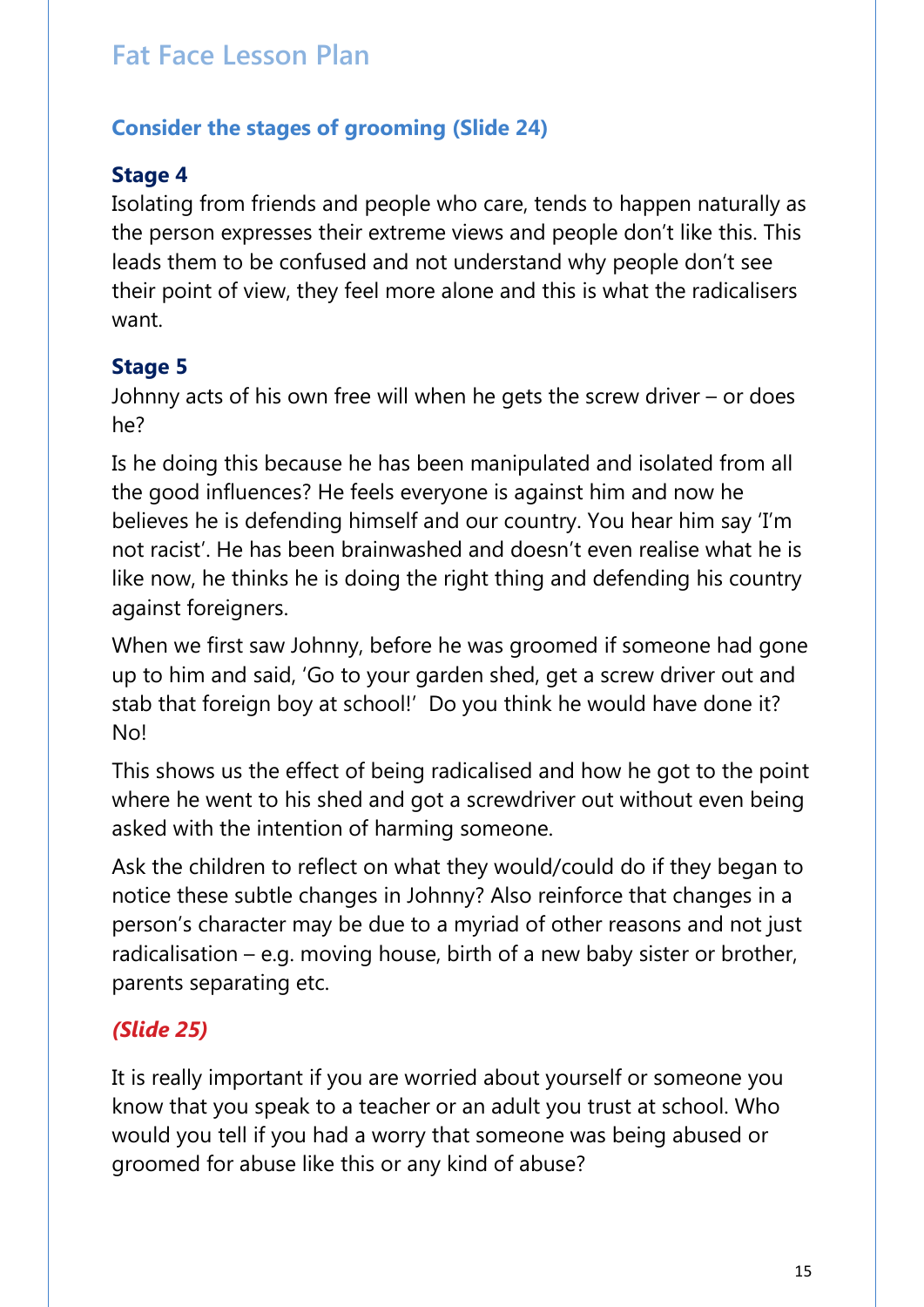#### **Suggested activities to check understanding –**

• Write a recipe for radicalisation

Reflect on the flow chart of stages of radicalisation – (slide 24)

Ingredients to include; the types of people that may be involved, to include the target and the radicaliser and their characteristics.

• You could write a rap or poem about this or create a melody, film it or record it.

#### **Here are some examples:**

They will pick on a lonely, vulnerable soul They don't care about you they got their own goal Then they're going to use your strong views Make them stronger and befriend you They'll make you feel you have it all Now you got status, no longer so small Then come the demands that you have to do Or else back to sadness and isolation for you

Don't tell anyone What we are planning to do Don't tell anyone They won't understand you Don't tell anyone They won't think it's cool Don't tell anyone Not even at school What are you going to do? What are you going to do? If you can see what it is will empower you